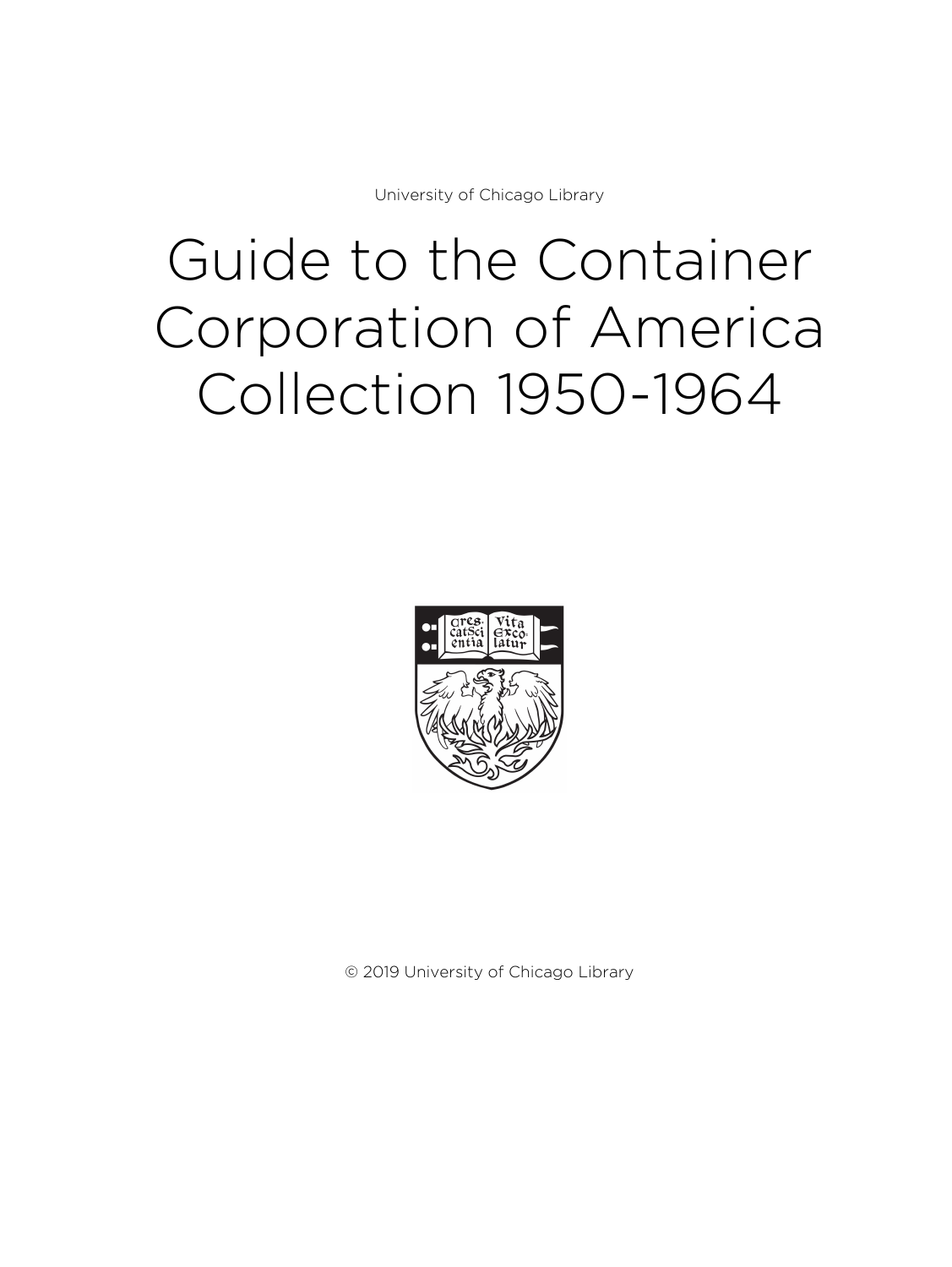# **Table of Contents**

| Descriptive Summary      |                             |
|--------------------------|-----------------------------|
| Information on Use       | 3                           |
| Access                   | 3                           |
| Citation                 | $\mathcal{Z}_{\mathcal{A}}$ |
| <b>Historical Note</b>   | $\mathcal{Z}_{\mathcal{A}}$ |
| Scope Note               | $\mathcal{Z}$               |
| <b>Related Resources</b> | 4                           |
| <b>Subject Headings</b>  | 4                           |
| <b>INVENTORY</b>         |                             |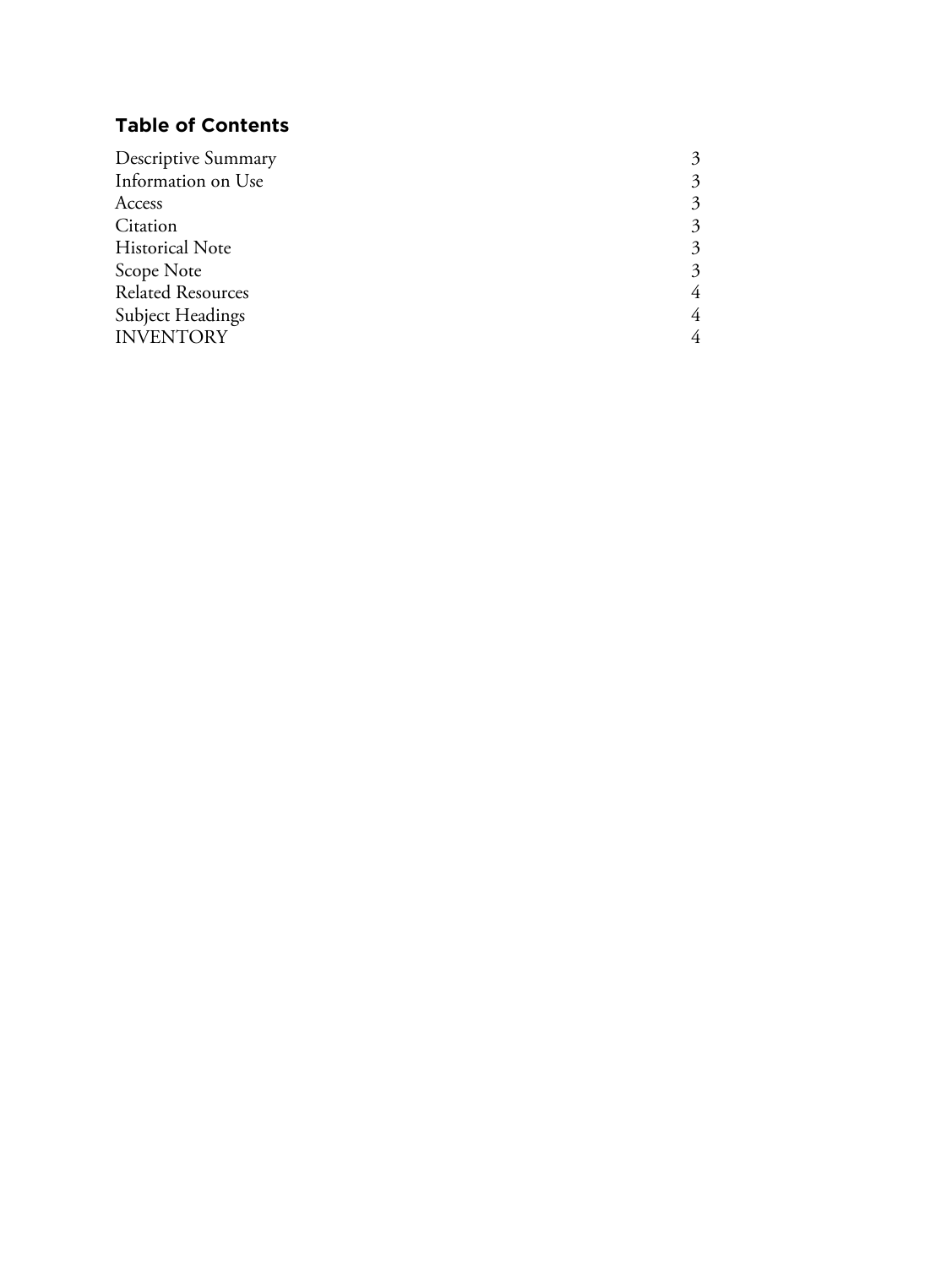#### **Descriptive Summary**

| <b>Identifier</b> | <b>ICU.SPCL.CONTAINER</b>                                                                                                                                                                                                                                                                                                                                                     |
|-------------------|-------------------------------------------------------------------------------------------------------------------------------------------------------------------------------------------------------------------------------------------------------------------------------------------------------------------------------------------------------------------------------|
| <b>Title</b>      | Container Corporation of America. Collection                                                                                                                                                                                                                                                                                                                                  |
| Date              | 1950-1964                                                                                                                                                                                                                                                                                                                                                                     |
| <b>Size</b>       | 1.5 linear feet (1 box)                                                                                                                                                                                                                                                                                                                                                       |
| <b>Repository</b> | Special Collections Research Center<br>University of Chicago Library<br>1100 East 57th Street<br>Chicago, Illinois 60637 U.S.A.                                                                                                                                                                                                                                               |
| <b>Abstract</b>   | Seven sets of prints from advertisements produced by the Container<br>Corporation of America between 1950 and 1964. The prints were published<br>in three- to four-year groups and all belong to the Great Ideas of Western<br>Man series which ran from 1950-1975. Each poster pairs a quote from a<br>historical figure with a commissioned artwork inspired by that quote. |

### **Information on Use**

#### **Access**

This collection is open for research.

## **Citation**

When quoting material from this collection, the preferred citation is: Container Corporation of America. Collection, [Box #, Folder #], Special Collections Research Center, University of Chicago Library

# **Historical Note**

The Container Corporation of America was founded in Chicago in 1926 by Walter Paul Paepcke (1896-1960). The company manufactured cardboard boxes but is best known for its modernist design department and their innovative advertisements beginning in the 1930s. These advertisements were influential in using design by avant-garde artists and in minimizing the visible presence of the Container Corporation brand. Paepcke and his wife Elizabeth Nitze Paepcke (1902-1994) were avid supporters of Bauhaus design, and the company commissioned works by many European or émigré artists including László Moholy-Nagy, Herbert Bayer, A. M. Cassandre, Jean Carlu, Leo Lionni, and Herbert Matter. From 1950 to 1975, the Container Corporation published a series of more than 190 advertisements entitled Great Ideas of Western Man, pairing quotes from historical figures with commissioned works by avant-garde designers. Other notable series include United Nations (1944) and United States (1947).

## **Scope Note**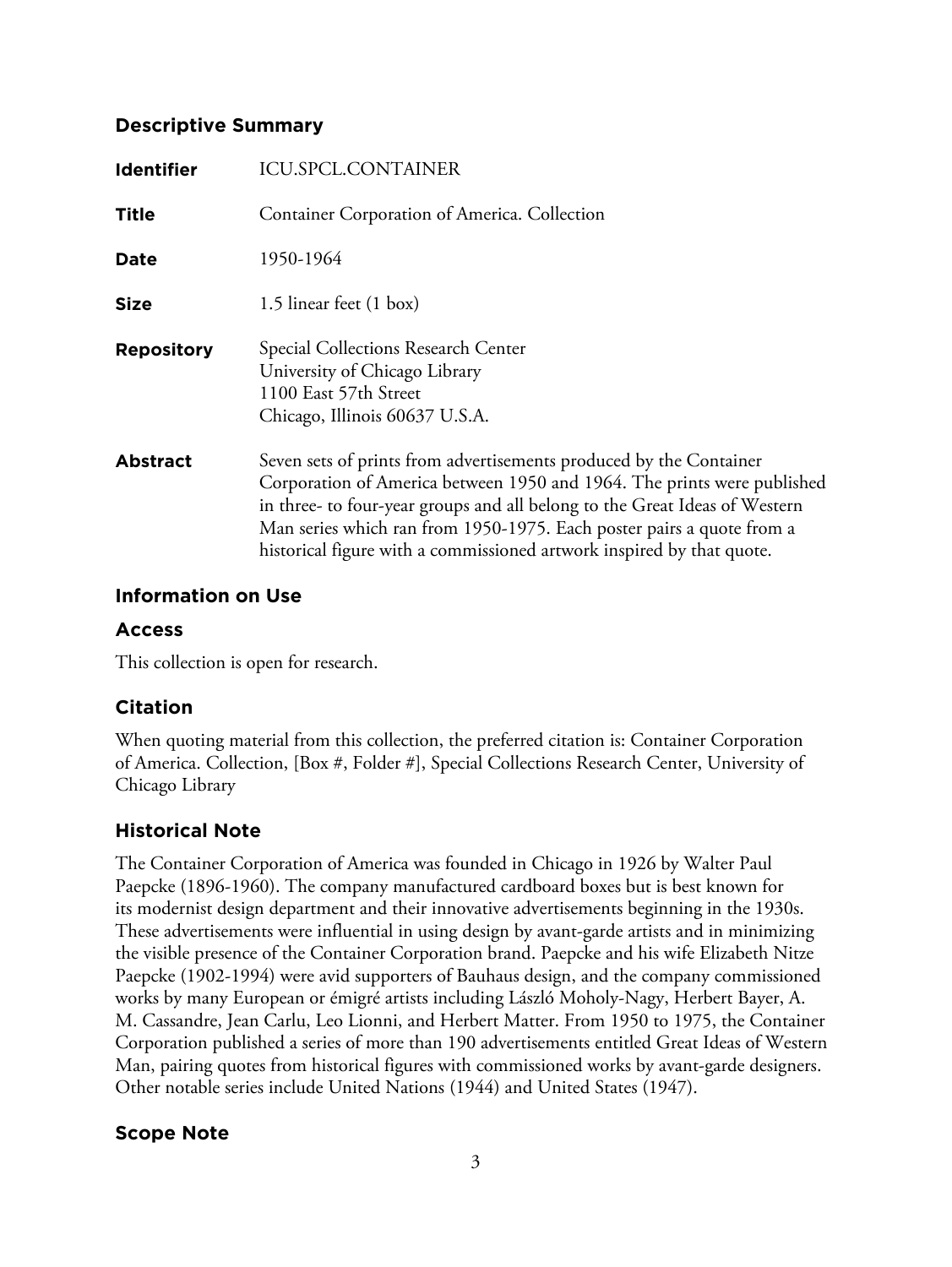The Container Corporation of America Collection contains seven sets of prints in the Great Ideas of Western Man series, issued as loose folios grouped in folders each covering a range of 3-4 years. The Great Ideas series ran from 1950-1975, and this collection dates between 1950 and 1967. The collection is organized chronologically.

## **Related Resources**

The following related resources are located in the Department of Special Collections:

Browse finding aids by topic.

Paepcke, Elizabeth H. Papers

Paepcke, Hilken, and Nitze Families. Papers

Paepcke, Walter P. Papers

R.R. Donnelley & Sons Company. Archive

Weil, Roman, Collection of Boris Artzybasheff

Phyllis J. Patton Collection of Container Corporation of America

# **Subject Headings**

- Bayer, Herbert, 1900-1985
- Moholy-Nagy, László, 1895-1946, artist
- Cassandre, A. M., 1901-1968
- •
- Container Corporation of America
- Paperboard industry
- Paper box industry
- Container industry -- United States
- Art and industry
- Design, Industrial
- Advertising
- Commercial art
- Bauhaus
- Graphic design
- •

#### **INVENTORY**

**Box 1**

**Folder 1**

Great Ideas of Western Man. Prints, 1950-1952

**Box 1**